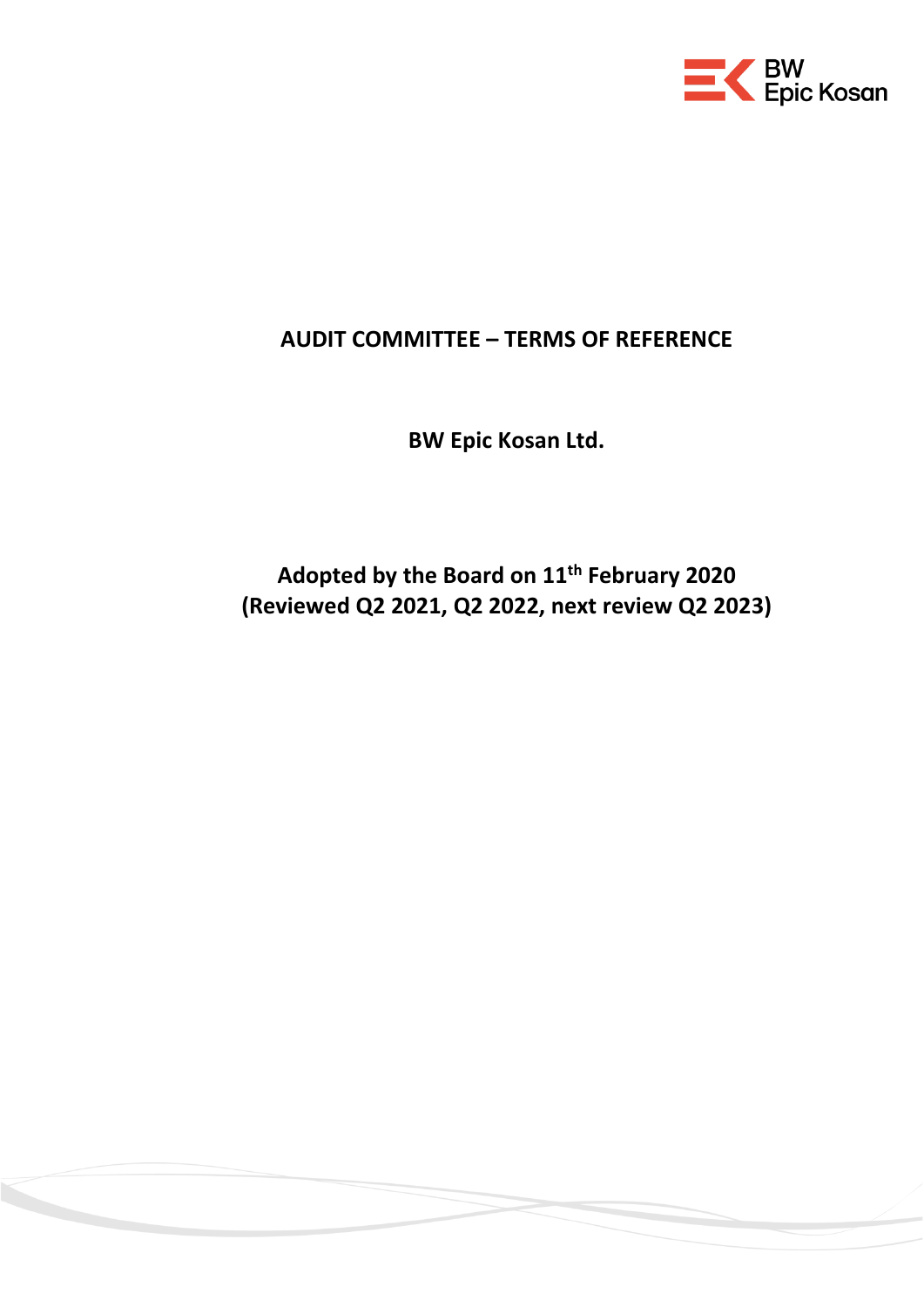

# **Audit Committee ("AC") - Terms of Reference**

#### **Purpose and Objectives**

To support the Board of Directors of BW Epic Kosan Ltd. ("Board") to fulfil its oversight responsibilities in the following areas:

- Financial statement preparation and integrity
- Risk management and internal controls, including Internal Audit ('IA") where applicable
- External audit
- Corporate governance and compliance with Company policies and practices

# **Appointment and Membership**

The AC members shall be elected by the Board. Directors who are management employees of the Company may not be elected as members of the AC.

The AC shall, in total, have the expertise that, based on the Company's organisation and operations, is necessary for it to carry out its tasks. At least one member of the AC shall be both independent of the operations and shall have accounting or auditing qualifications.

The AC shall comprise at least two, but no more than three, Directors of the Board. The AC Chair and the majority of members shall be non-executive Directors.

Members will be appointed for a 2-year term and be subject to re-appointment by the Board.

The CFO of the Company, or such other person nominated by the Board, shall be the Secretary of the AC.

A quorum of any AC meeting shall be 2 non-executive Directors.

# **Meetings**

The AC shall meet in person or via tele or video conference not less than four times a year, at appropriate times in the reporting and audit cycle and whenever else deemed necessary.

The AC may invite such other persons (e.g. Board Chair, CEO, CFO, General Manager Finance, auditors or others) to attend calls or meetings and provide pertinent information or comment, as necessary.

The AC may meet separately with Management. The AC may meet (a) with the external auditors, and (b) with the internal auditors, where applicable, in each case without the presence of Management.

The external auditors and internal auditors, where applicable, may request a meeting with the AC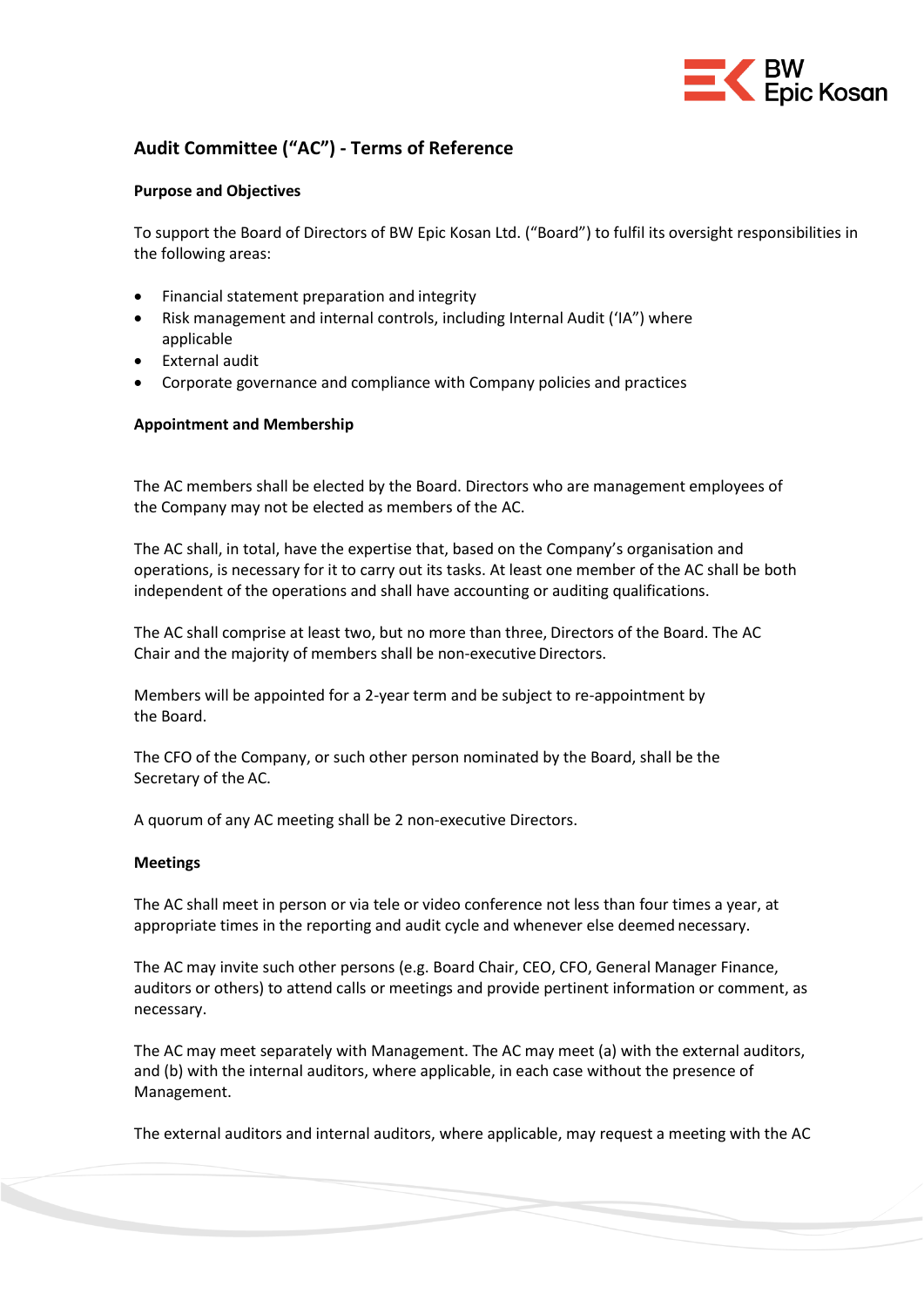

whenever they deem it to be necessary. The AC shall normally accede to all such requests.

Meeting agenda will be prepared and provided to members in advance, along with appropriate briefing materials. Minutes will be kept by the Secretary and drawn up for the AC's approval.

#### **Reviews**

To ensure that the AC is fulfilling its stewardship duties to the Board, the AC shall review, at least annually, its Terms of Reference, and shall recommend to the Board any appropriate amendments for approval.

#### **Reporting Requirements**

The AC shall update the Board about its activities periodically and report to the Board, identifying any matters in respect of which it considers that a decision, or action is required. The AC shall also advise the Board if any improvement is needed and make appropriate recommendations to the Board as to the steps to be taken for such an improvement to be made.

#### **Responsibilities**

#### **1. Overseeing Financial Reporting**

The AC shall**:**

- Monitor the integrity of the financial information provided by the Company, in particular by reviewing the relevance and consistency of the accounting standards used by the Company
- Review the Company's annual report before submission to the Board, focusing particularly on the following matters: (a) any changes in accounting policies and practices; (b) major judgmental areas; (c) significant adjustments resulting from audit; (d) the going concern assumptions and any qualifications; (e) compliance with accounting standards; (f) compliance with the listing rules and other legal requirements in relation to financial reporting; and (g) compliance with financial covenants.
- Review the Company's quarterly reports before submission to the Board for approval and/or before they are made public
- Gain an understanding of the current areas of greatest financial risk and how these are being managed
- Ensure that significant adjustments, unadjusted differences, disagreements with Management and critical accounting policies and practice are discussed with the external auditor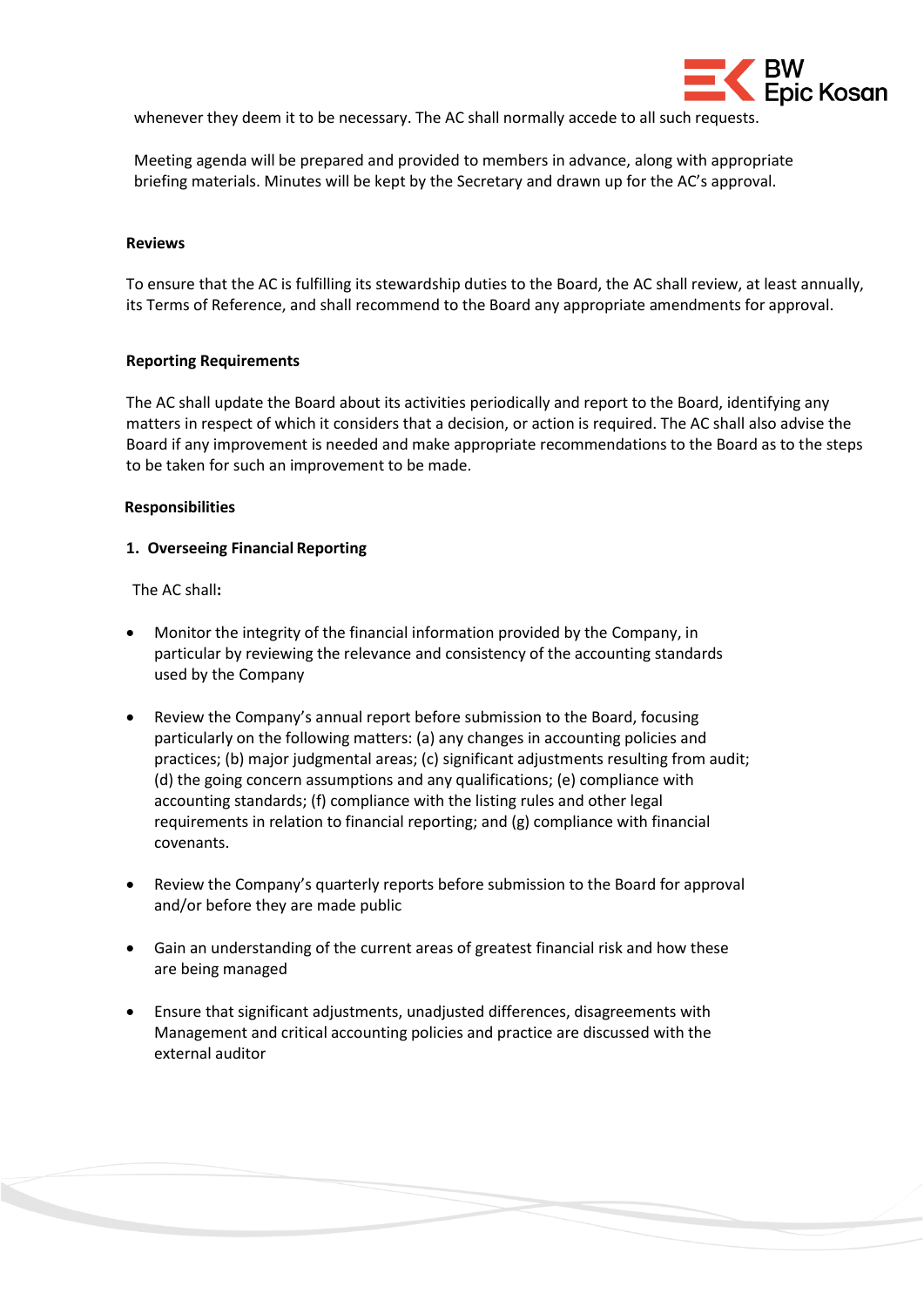

# **2. Overseeing Risk Management and Internal Controls including IA, where applicable**

The AC shall:

- With regard to the financial reporting, evaluate the overall existence and effectiveness of the internal control and risk management frameworks on a regular basis and consider whether recommendations made by the external auditors and, if applicable, internal auditors have been appropriately dealt with by Management
- Review the adequacy and effectiveness of the risk management and internal control systems including proper authorization and approval processes, information technology security, and other areas, which may have material impact upon financial reporting
- Monitor and assess the role and effectiveness of the IA function, if applicable, including the plans, activities, budget and resources.
- Review financial covenants & liquidity
- Review pending litigation, which may have material impact upon financial reporting
- Review and approve any charter party related concession in excess of US\$200,000 to original accurate outstanding invoice, this may include but not be limited to items such as demurrage, speed and consumption claims.
- Review taxation matters
- Review insurance claims & coverage
- Review and approve any material changes to the Company's D&O policy

# **3. Overseeing External Audit**

- Oversee the Company's relations with the external auditors including their independence and ensure objectivity is not impaired, audit scope, approach and fees (for both audit and non-audit services).
- Review the performance of the external auditors, to facilitate their selection, appointment, re- appointment, and removal.
- Review the audit engagement letter and audit representation letter and monitor the responsiveness of Management to the recommendations made (or the reasons why they have not been acted upon)
- Establish meetings with the external auditors to discuss matters that the AC or auditors believe should be discussed privately. Ensure that the external auditors have direct and unrestricted access to the Chair of the AC, any member of the AC and the Chair of the Board.